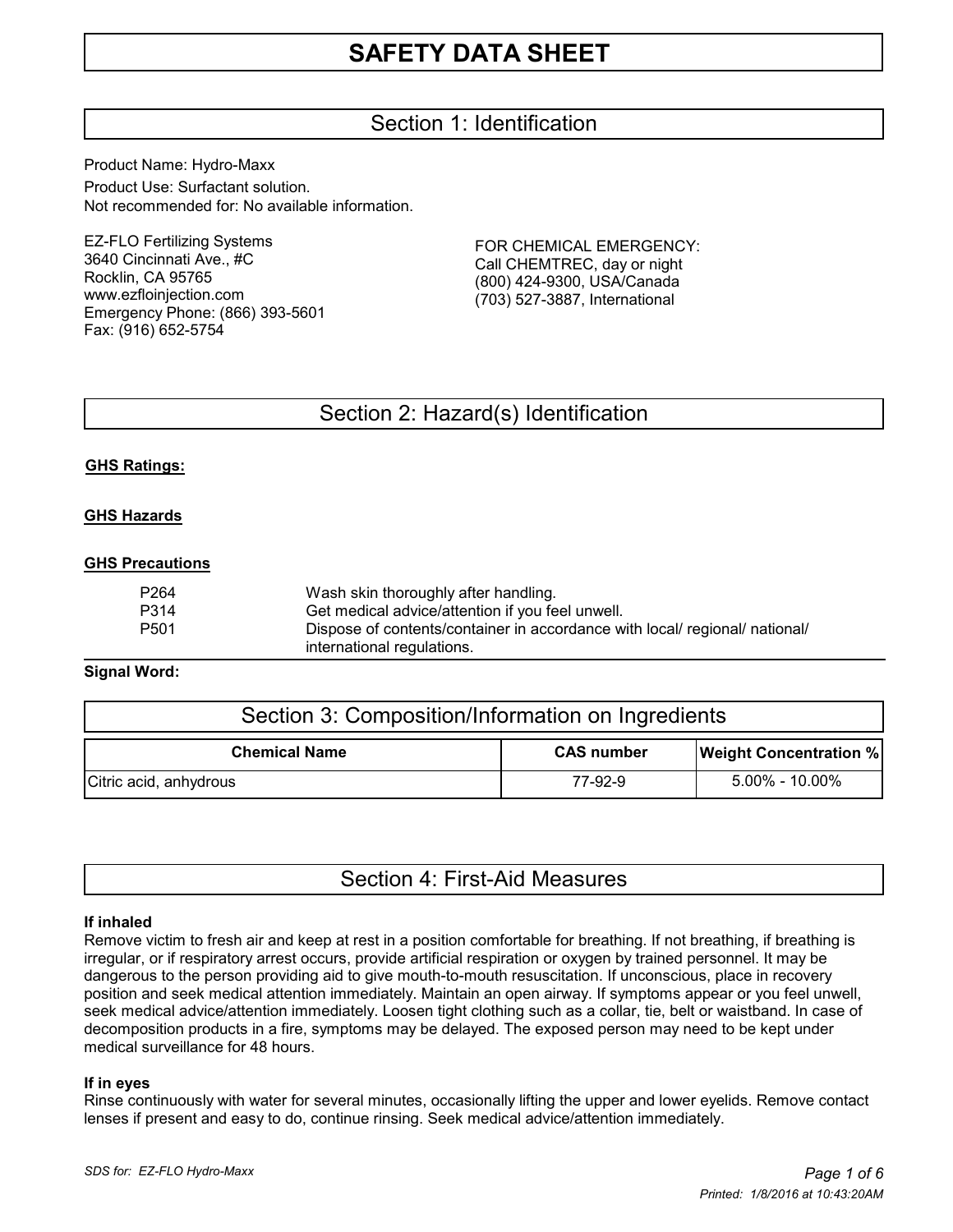### **If on skin (or hair)**

Remove immediately all contaminated clothing. Rinse skin with plenty of soap and water for several minutes. If irritation/rash develops or persists, seek medical advice/attention immediately. Wash contaminated clothing before reuse.

#### **If swallowed**

Seek immediate medical advice/attention. Call a poison control center or physician. Rinse mouth with water. Remove dentures, if any. Move victim to fresh air and keep at rest in a position comfortable for breathing. If the person is conscious, give small quantities of water to drink. Stop if the exposed person feels sick as vomiting may be dangerous. Do not induce vomiting unless directed to do so by medical personnel. If vomiting occurs, the head should be kept low so that vomit does not enter the lungs. Never give anything by mouth to an unconscious person. If unconscious, place victim in recovery position and seek medical attention immediately. Maintain an open airway. Loosen tight clothing such as collar, tie, belt or waistband.

#### **Most important symptoms and effects, both acute and delayed**

The most important known symptoms and effects are described in section 11.

#### **Indication of any immediate medical attention and special treatment needed**

Provide general supportive measures and treat symptomatically. Symptoms may be delayed.

#### **General information**

Ensure that medical personnel are aware of the material(s) involved, and take precautions to protect themselves. Show this safety data sheet to the doctor in attendance.

### Section 5: Fire-Fighting Measures

#### **Suitable extinguishing media**

Water fog. Water spray. Dry chemical. Carbon dioxide (CO2). Foam.

#### **Unsuitable extinguishing media** None known.

**Special hazards arising from the chemical(s)**

None known.

#### **Hazardous combustion products**

See section 10.

#### **Firefighting**

If evacuation of personnel is necessary, evacuate to an upwind area. Decontaminate personnel and equipment with a water wash-down after fire and smoke exposure.

#### **Firefighting equipment**

Firemen and emergency responders: wear full turnout gear or Level A equipment, including positive-pressure, selfcontained breathing apparatus (SCBA).

### Section 6: Accidental Release Measures

#### **Personal precautions, protective equipment and emergency procedures**

Keep unnecessary personnel away from the contaminated area. Avoid breathing vapors, mist or gas. Ensure adequate ventilation. Wear suitable protective clothing. For personal protection, see section 8.

#### **Small spills**

Ventilate the contaminated area. Wipe up with absorbent material or mix the appropriate sorbent into the spilled material. Use an absorbent like sawdust for aqueous, waterborne, and solvent-borne coatings. Collect the saturated towels or sorbent and transfer into a covered container.

#### **Large spills**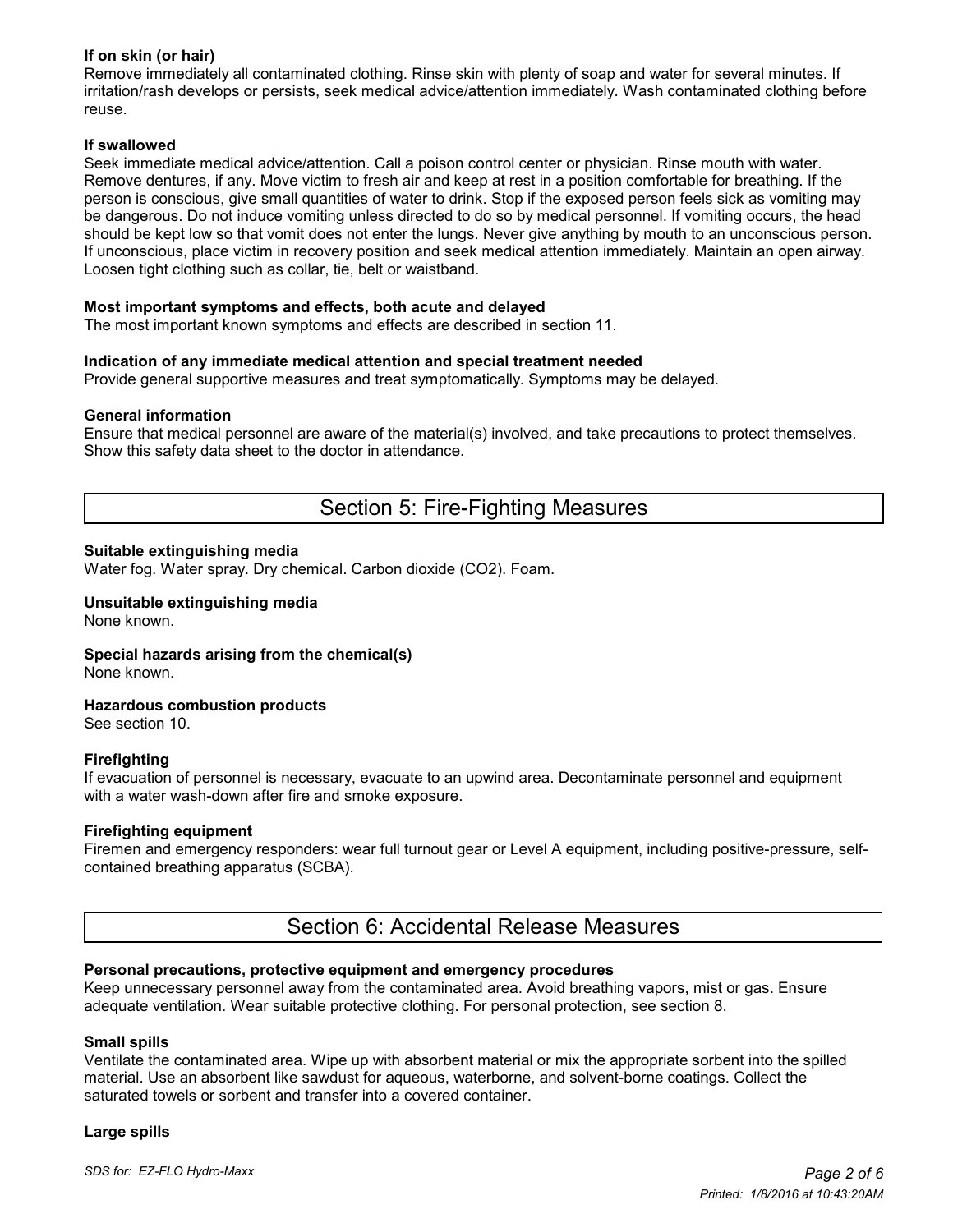Prevent this material from entering sewers and watercourses by diking or impounding the spilled material. Ventilate the contaminated area. Mix the appropriate sorbent into the spilled material. Use an absorbent like sawdust for aqueous, waterborne, and solvent-borne coatings. Collect the saturated sorbent and transfer it into a covered container.

Steel containers are acceptable for all acid-free wastes. Use suitable plastic containers for acid-bearing wastes. Dispose of the waste in compliance with all Federal, state, regional, and local regulations.

## Section 7: Handling and Storage

#### **Precautions for safe handling**

Avoid inhalation of vapors/spray and contact with skin and eyes. Do not ingest. Use only with adequate ventilation.

Observe good industrial hygiene practices. Eating, drinking, and smoking should be prohibited in areas where this material is handled, stored, or processed. Workers should wash hands and face, before eating, drinking, and smoking. Remove contaminated clothing and protective equipment before entering eating areas.

#### **Conditions for safe storage, including any incompatibilities**

Prevent from freezing. Do not store above 120 F (49 C). Store in original container protected from direct sunlight in a dry, cool and well-ventilated area, away from incompatible materials (see section 10) and food and drink.

| Section 8: Exposure Controls / Personal Protection |                                                              |                                                      |                                                                                  |  |  |  |  |
|----------------------------------------------------|--------------------------------------------------------------|------------------------------------------------------|----------------------------------------------------------------------------------|--|--|--|--|
| <b>Chemical Name / CAS No.</b>                     | <b>OSHA Exposure Limits</b>                                  | <b>ACGIH Exposure Limits   Other Exposure Limits</b> |                                                                                  |  |  |  |  |
| Citric acid, anhydrous<br>177-92-9                 | TWA: 15 mg/m3 (Total dust),<br>5 mg/m3 (Respirable fraction) | Not Established                                      | DFG MAKs:<br>TWA: 4 mg/m3 (Total<br>dust).<br>1.5 mg/m3 (Respirable<br>fraction) |  |  |  |  |

### **Appropriate engineering controls**

Handle in accordance with good industrial hygiene and safety practice. Wash hands before breaks and at the end of the workday.

### **Ventilation**

Good general ventilation should be used. Ventilation rates should be matched to conditions. If applicable, use process enclosures, local exhaust ventilation, or other engineering controls to maintain airborne levels below recommended exposure limits. If exposure limits have not been established, maintain airborne levels to an acceptable level.

#### **Personal protective equipment**

#### **Eye/face protection**

 Splash goggles are recommended. Avoid contact with eyes. If extra protection is required, wear a face shield over the splash goggles. Face shields are effective only if worn in addition to splash goggles.

#### **Hand protection**

 Wear chemical-resistant gloves (butyl rubber or neoprene). Protective gloves should be inspected frequently and discarded when they exhibit cuts, tears, pinholes, or signs of excessive wear. Wash and dry hands after use.

#### **Body protection**

Wear appropriate clothing to prevent repeated or prolonged skin contact.

#### **Respiratory protection**

 In case of insufficient ventilation, wear suitable respiratory equipment. Chemical respirator with organic vapor cartridge.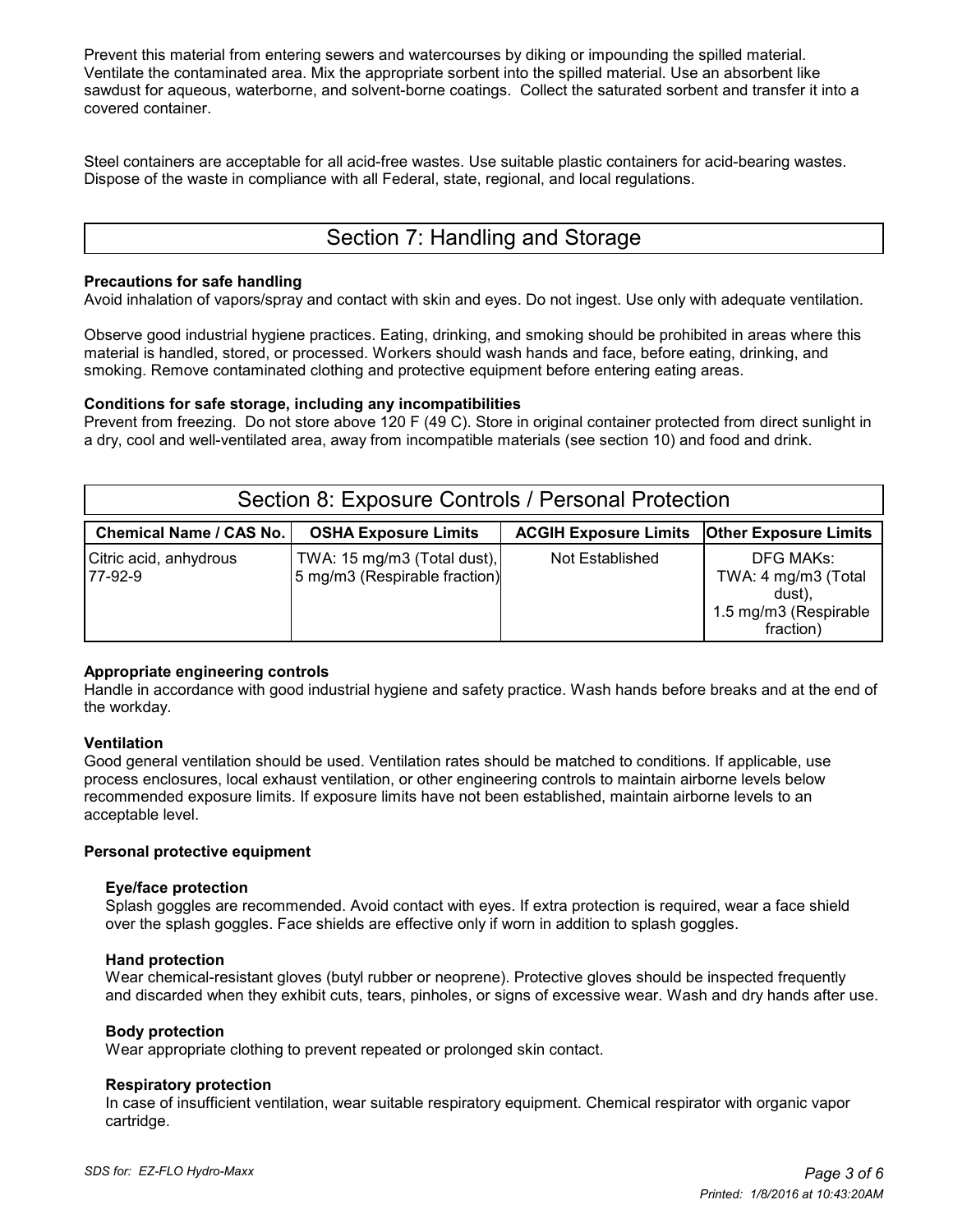## Section 9: Physical and Chemical Properties

**Melting point/Freezing point:** No Data **Evaporation rate:** No Data **Partition coefficient (n-** No Data **octanol/water):**

**Appearance:** Clear liquid **Explosive limits:** No Data **Odor:** Mild odor **Vapor pressure:** No Data **Odor threshold:** No Data **Vapor density:** No Data **pH** 3.9 - 4.2 **Relative density:** No Data **Specific gravity:** 1.0 **Specific gravity:** 1.0 **Solubility:** No Data **Boiling point:** No Data **Boiling range:** No Data **Flash Point:** No Data **Autoignition temperature:** No Data **Flammability:** No Data **Decomposition temperature:** No Data **Viscosity:** No Data

## Section 10: Stability and Reactivity

#### **Chemical stability STABLE**

#### **Incompatible materials**

Citric acid when wet or in a solution is corrosive to brass, copper, zinc, aluminum and their alloys, lead, cast iron and steel (not stainless steel).

Metal nitrates Oxidizing agents Strong bases (sodium / potassium / barium hydroxides)

#### **Hazardous decomposition**

Acrid smoke Carbon dioxide Carbon monoxide Irritating fumes

Hazardous polymerization will not occur.

Section 11: Toxicological Information

**Mixture Toxicity Component Toxicity**

**Likely routes of exposure**

Inhalation Skin contact Eye contact Ingestion

**Exposure may affect the following organs**

#### **Effects of exposure**

 **Ingestion** Ingestion may cause gastrointestinal irritation. Symptoms can include nausea, diarrhea, vomiting,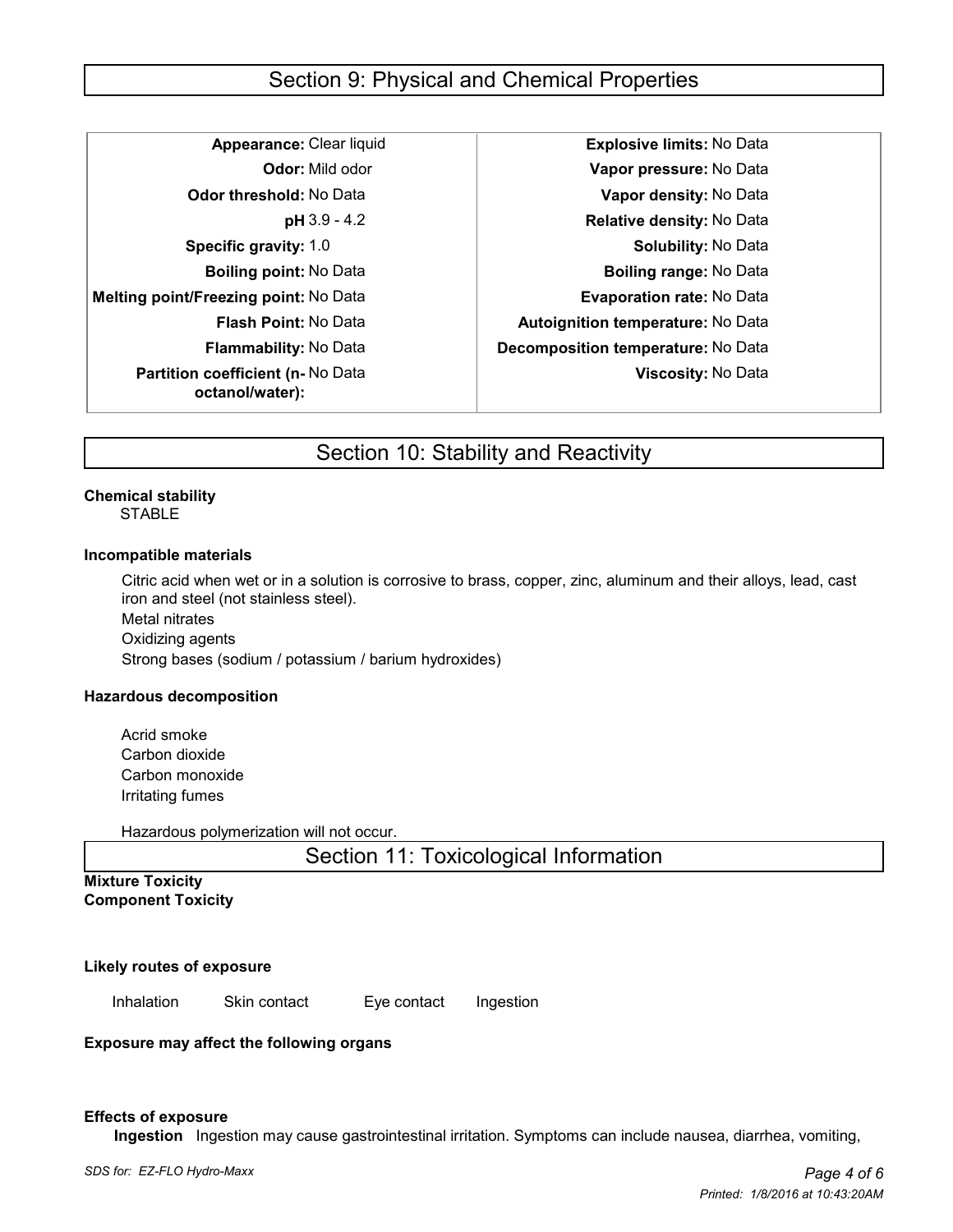and abdominal pain.

 **Skin contact** May cause irritation to the skin. Symptoms can include pain, itching and/or redness.

 **Inhalation** May cause respiratory irritation. Symptoms can include sore throat, coughing, sneezing, and labored breathing.

 **Eye contact** May cause eye irritation. Symptoms can include irritation, pain, watering and/or redness.

#### **Conditions aggravated**

No data available

#### **Carcinogenicity**

The following chemicals comprise 0.1% or more of this mixture and are listed and/or classified as carcinogens or potential carcinogens by NTP, IARC, OSHA, or ACGIH.

| <b>CAS Number</b>                  | Description | % Weight | Carcinogen Rating |  |
|------------------------------------|-------------|----------|-------------------|--|
| None                               |             |          | N/A               |  |
| Section 12: Ecological Information |             |          |                   |  |

#### **Ecotoxicity**

No data available

#### **Persistence and degradability** No data available

## **Bioaccumulative potential**

No data available

### **Mobility in soil**

No data available

#### **Other adverse effects**

No data available

### Section 13: Disposal Considerations

#### **Disposal instructions**

Do not allow this material to drain into sewers/water supplies. All waste must be handled in accordance with local, state and federal regulations or with regulations of Canada and its Provinces. This product, if unaltered by use, may be disposed of by treatment at a permitted facility or as advised by your local hazardous waste regulatory authority.

#### **Waste from residues/unused products**

Dispose of in accordance with local regulations. Empty containers or liners may retain some product residues. This material and its container must be disposed of in a safe manner (refer to Disposal instructions).

#### **Contaminated packaging**

Empty containers should be taken to an approved waste handling site for recycling or disposal. Since emptied containers may retain product residue, follow label warnings even after container is emptied.

### Section 14: Transport Information